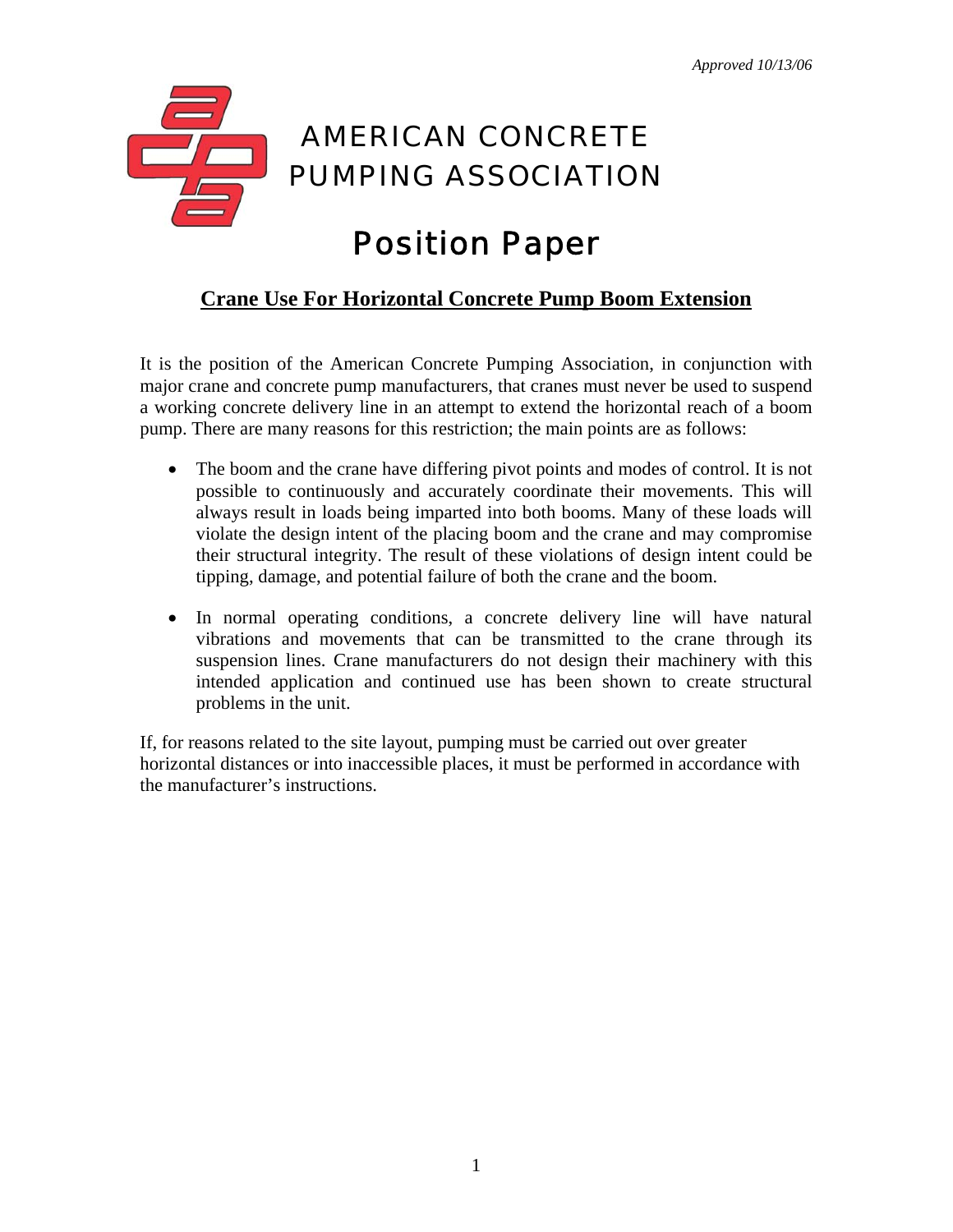*Approved 10/13/06* 



*This is a position on only one aspect of concrete pumping, informed by the collective experience of leading technical personnel in the industry. Contractors, pumpers and others at the site have ultimate responsibility for safe and effective performance of the job. The American Concrete Pumping Association expressly disclaims any responsibility for damages arising from the use, application, or reliance on this position and information contained herein. Manufacturer's recommendations supersede any and all information provided by the ACPA.*